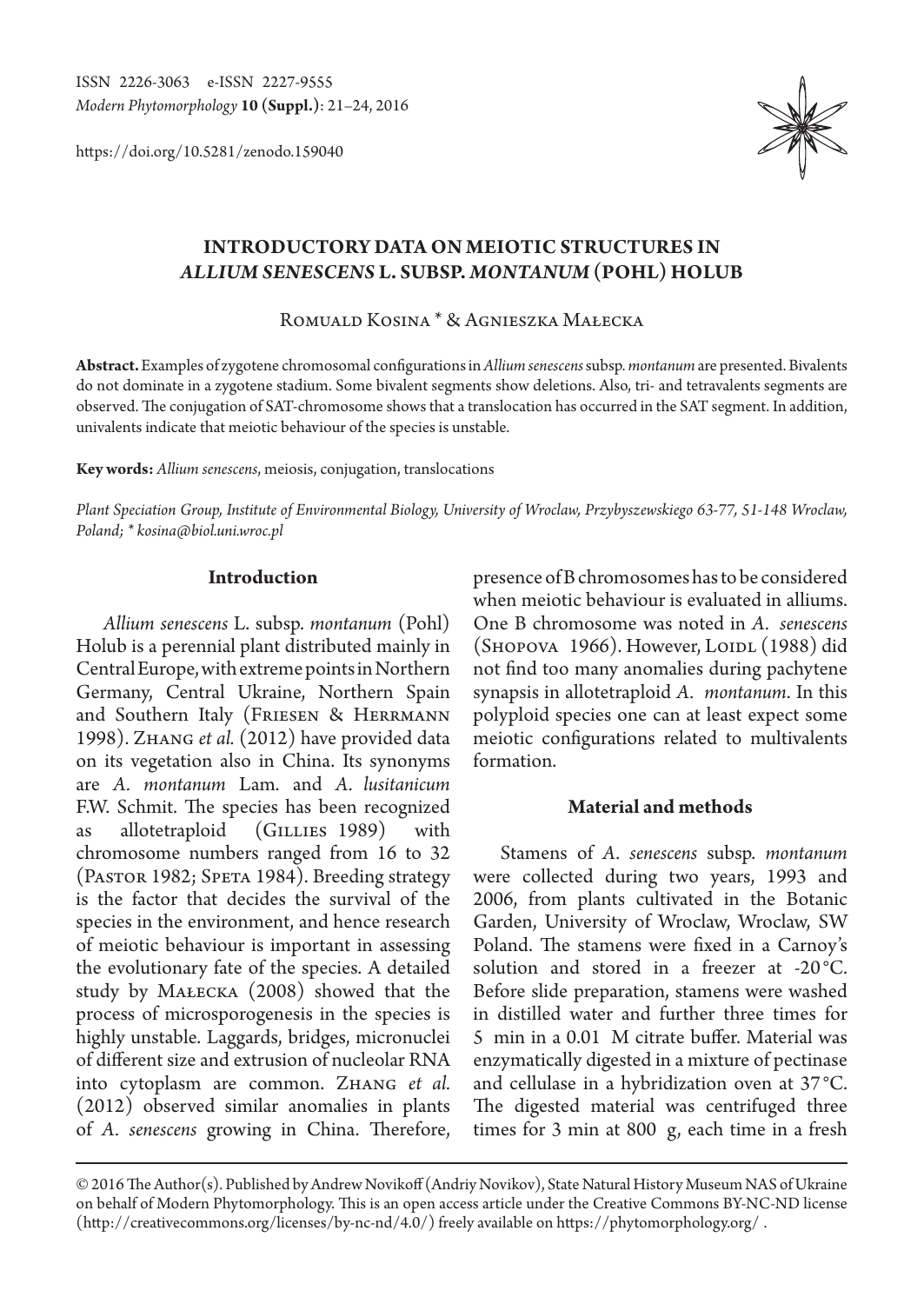citrate buffer and the supernatant was discarded. The material was prepared by squash or dropping methods according to SCHWARZACHER et al. (1980) and Ambros *et al.* (1986). For better dispersion of chromosomes, a hot plate method according to Henegariu *et al.* (2001) was applied. For chromosome staining, 100 µl/ slide of 0.5  $\mu$ g/ml DAPI and that of 0.025  $\mu$ g/ ml propidium iodide were used, respectively. Slides were washed in PBS buffer and mounted in a medium that prevented the fading of fluorescence. Slides were stored in a refrigerator at 5 °C. Slides were documented under an epifluorescence microscope Olympus BX60 with a DAPI filter and pictures were taken with Zenith TTL camera and Fuji 400 film.

## **Results and discussion**

The size of an *Allium* L. chromosome can be observed in a specimen shown in the left upper part of Fig. 1 A. This is a univalent chromosome, not conjugated. A univalent segment is also shown in the lower part of the picture. Another chromosome, in which chromatids are indicated by black arrows (Fig. 1 A), shows probably two crossing-overs with two other chromosomes not distinguished in a chromosomal mass. These chromosomes form a trivalent segment. Trivalent association is also indicated by green arrows in the lower right part of the zygotene group. The arrows point to the conjugation of heteromorphic arms of different length. This trivalent group is associated by a short terminal segment with another chromosome, and a tetravalent group is formed as a result of several translocations. In Fig. 1 B, a univalent segment (see white arrow in the upper left part) proves that in this site some deletion is present. Several long bivalent segments are shown (red arrows); however, in the lower right part, two bivalent segments are involved to form a tetravalent segment. A short translocation forms a trivalent segment between the bivalent and SAT-chromosome. A NOR-constriction of the SAT-chromosome is well documented. Both zygotene pictures show that some uni-, bi- and multivalents are formed during meiosis. Translocations are responsible for such configurations. SAT-chromosomes also undergo these changes.

MAŁECKA (2008) showed that the studied *Allium* is an allotetraploid, therefore it could expect a high percent of bivalents. In fact, meiosis in this accession was highly irregular. Multiple translocations, multivalents, rings, heteromorphic bivalents, laggards, bridges, dicentric chromosomes and a spectrum of micronuclei were noted. The frequency of these chromosomal aberrations reached 15%.

B chromosomes which present in alliums during meiosis are mostly univalents and are preferentially transmitted. In polyploids, like the allotetraploid here, they are lost. In *A. senescens* one B chromosome has been detected (Shopova 1966). No multivalents have been observed from diplotene to metaphase stage in allotetraploid A. *montanum* (LOIDL 1988). But Fig. 1 shows that some partial multivalent associations occur. Also, multivalents were noted in diakinesis (Małecka 2008). In addition, the presence of heteromorphic bivalents and some deletions contradict the possibility of pure bivalents occurrence. Here, chromosomal configurations cannot be 'true multivalents' but multivalent association caused by translocations. Configurations presented in the upper part (Fig. 1 A, black arrows) and in the lower part (Fig. 1 B, blue and red lines) can be interpreted as tetravalent formation, and such figures have been documented in *A. porrum* L. by Khazanehdari *et al.* (1995).

#### **References**

- **Ambros P.F., Matzke M.A., Matzke A.J.M. 1986.** Detection of a 17 kb unique sequence (T-DNA) in plant chromosomes by in situ hybridization. *Chromosoma* **94**: 11–18.
- **Friesen N., Herrmann N. 1998.** Taxonomy, chorology and evolution of *Allium lusitanicum* – the European "*A. senescens*". *Linzer Biol. Beitr.* **31**: 815–830.
- GILLIES C.B. 1989. Fertility and chromosome pairing: recent studies in plants and animals. CRC Press, Boca Raton.

**Fig. 1.** Zygotene chromosomal configurations in *Allium senescens*. Univalents (**white arrows**), bivalents (**red arrows**), ▶and trivalent formation (**black** and **green arrows**), SAT-chromosome (**blue arrows**).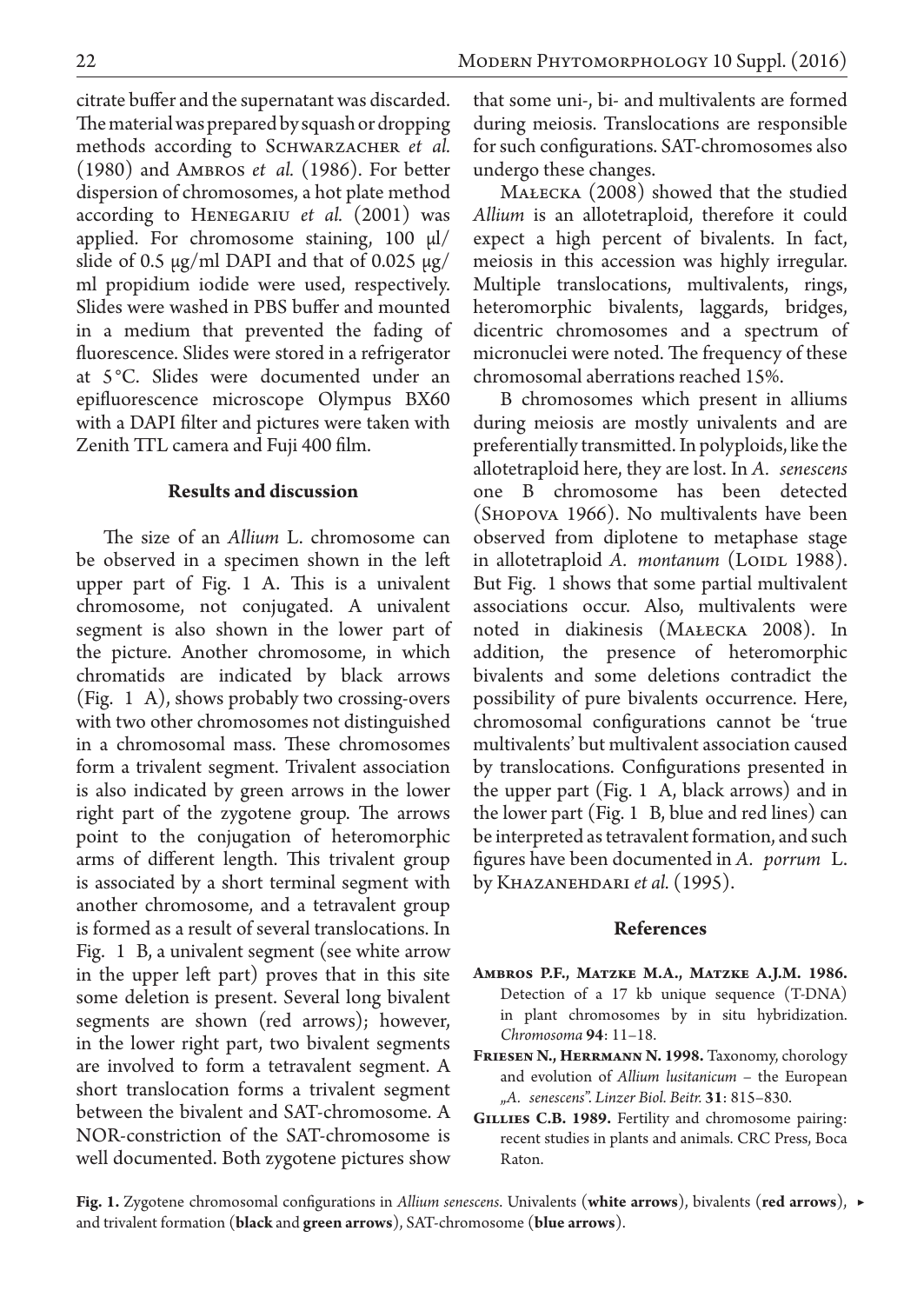